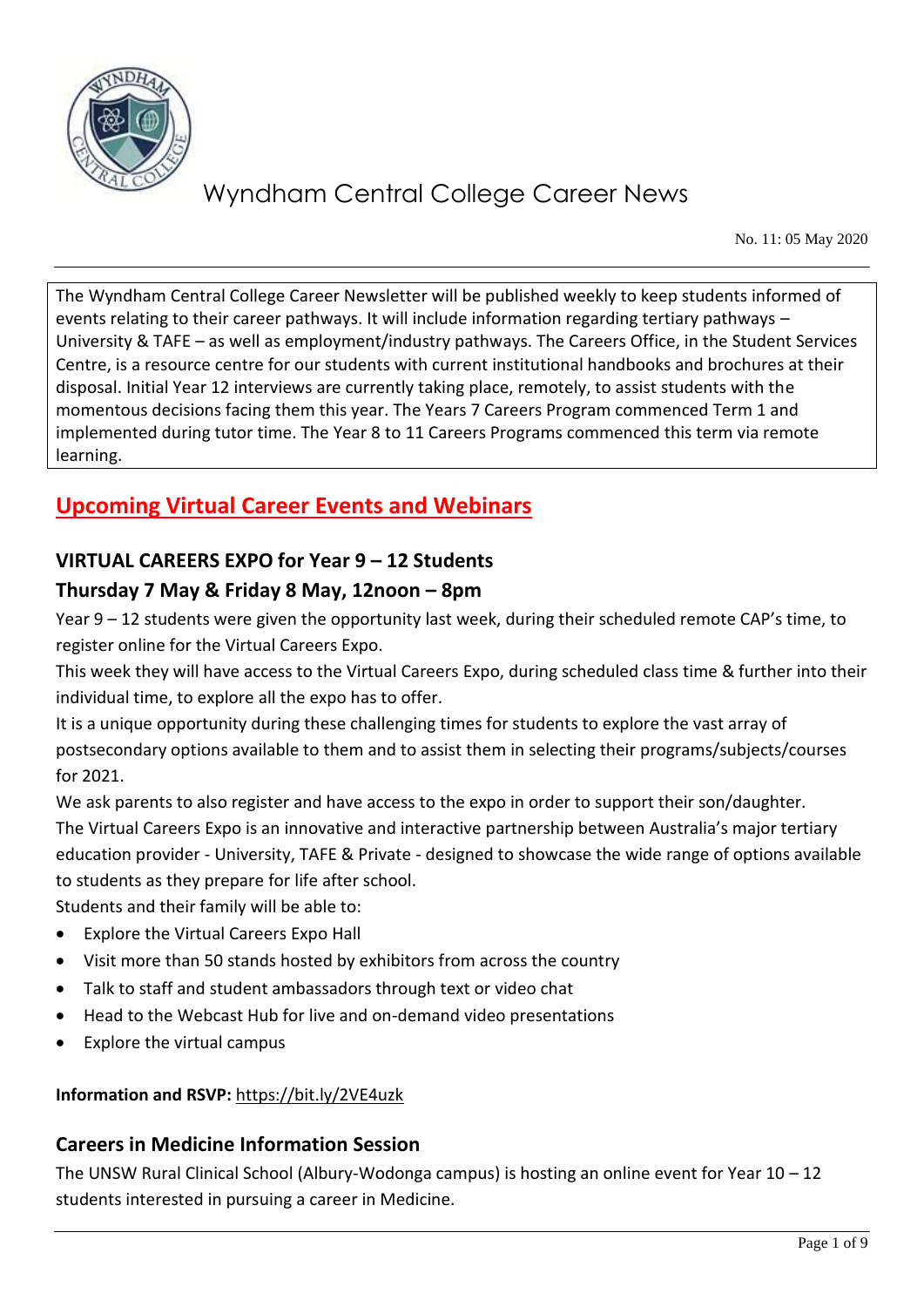

No. 11: 05 May 2020

Students will be able to find out about the UCAT, the application process for medicine courses, and what it is like to study medicine at university. The event will be held on Tuesday 12 May. Please register your place by 5 May by emailing Anj Comb at [a.comb@unsw.edu.au](mailto:a.comb@unsw.edu.au)

### **Collarts – Open Day**

Collarts is a creative media college located in the Melbourne area.

Courses are offered in:

- animation & VFX
- comedy
- audio engineering
- digital & social media
- entertainment journalism
- entertainment management
- fashion marketing & sustainability
- interior design
- music production
- music performance and
- screen & media.

The institute is running on online open day. You will be able to listen to detailed information sessions and ask teachers and student advisers questions via Live Chat.

When: Saturday 16 May

Information and RSVP: <https://bit.ly/2JJ0XtH>

#### **Careers in Maths and Data**

In this webinar, Careers with STEM founder Heather Catchpole takes you through the latest edition of [Careers with STEM](http://www.careerswithstem.com.au/) and it's all about careers that use maths and data – from how maths is helping us through the COVID-19 pandemic, to understanding and predicting extreme weather and bushfires. Get stories of YouTube trend experts, health data scientists, tradies, and more surprising careers that use maths and data every day!

When: 18 May, 11am – 1.45am. Information and RSVP:<https://bit.ly/2Ya8wlK>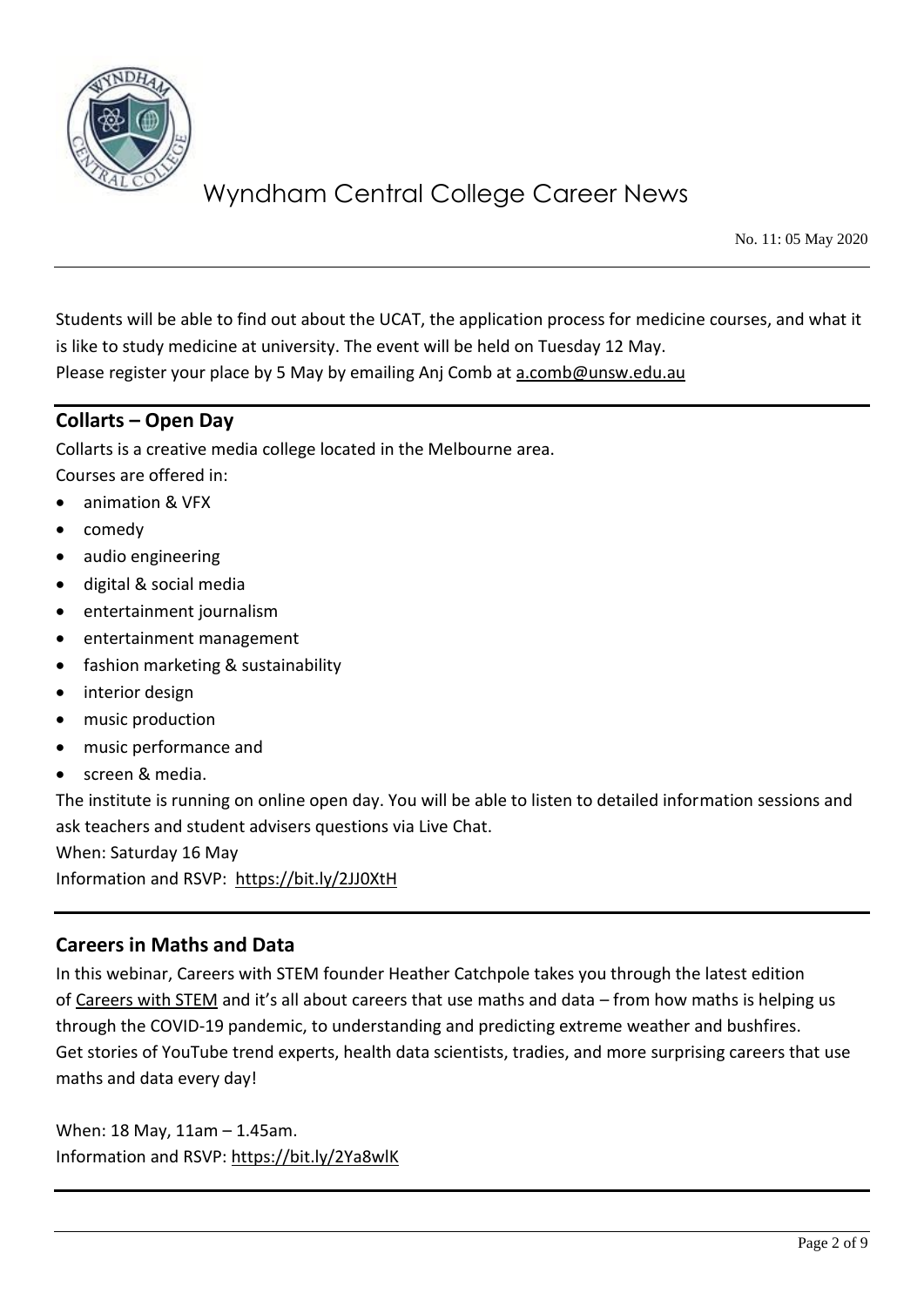

No. 11: 05 May 2020

### **Year13 Career Expo**

Finding your dream job has never been easier.

The Year13 Expo lets you find a career you are genuinely passionate about without even having to get out of bed.

Over the course of the week, you will hear from experts, chat with influencers and explore all of your postschool options at our digital careers expo that you can access from anywhere you have internet.

When: The Expo will run between  $18 - 22$  May. Information and RSVP:<https://bit.ly/2KIe3rC>

#### **The University of Melbourne – Meet Melbourne Live**

The University of Melbourne is running online information sessions that will enable prospective students to deep dive into the course and careers areas that interest them most.

Dates in May are as follows:

| 5  | Agriculture & Food                  |
|----|-------------------------------------|
|    | <b>Sciences</b>                     |
| 6  | Health                              |
| 7  | Law                                 |
| 12 | Architecture, Building,             |
|    | Planning & Design                   |
| 13 | Science                             |
| 14 | Engineering                         |
| 19 | <b>Visual &amp; Performing Arts</b> |
| 20 | Music                               |
| 21 | Education                           |
| 25 | <b>Veterinary Medicine</b>          |
| 26 | Arts, Humanities, & Social          |
|    | Sciences                            |
| 27 | Commerce                            |
| 28 | IT & Computer Science               |

For information and to register, visit<http://bit.ly/2TJWmxa>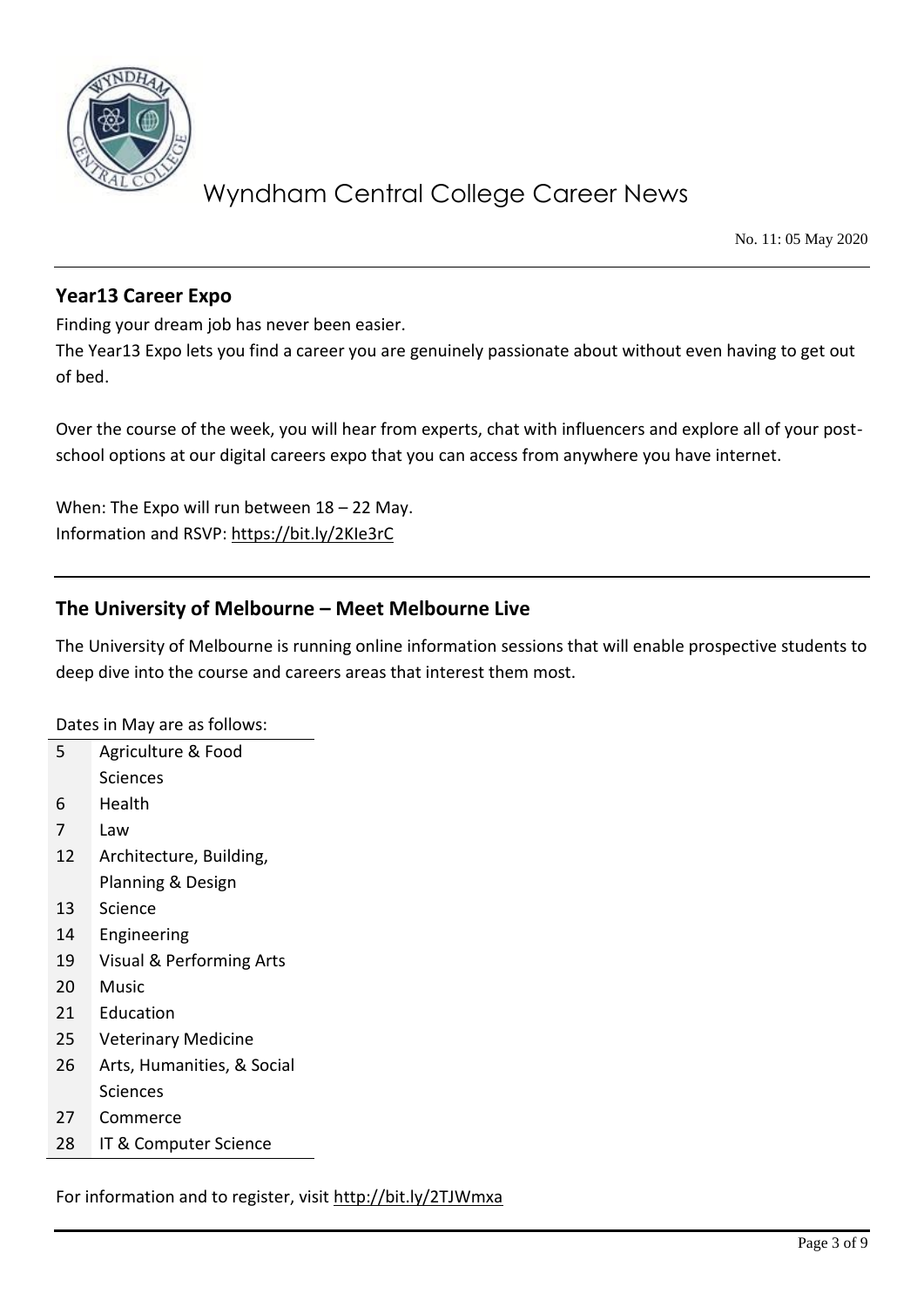

No. 11: 05 May 2020

### **Photography Studies College Virtual Open Day**

Photography Studies College is located in South Melbourne. The College is running an open day for prospective students.

- Experience our brand-new campus, purpose built for professional photographers through our virtual walk-through
- Attend our live information sessions, and chat with our award-winning teachers about our job focused photography courses.
- Interact with our current students about workload, our hands-on course content and College life.
- Join our FAQ sessions
- You will also have a rare opportunity to show your images to our esteemed academic convenors.

Date: Sunday 17 May, 10am – 3pm Information and RSVP:<https://bit.ly/2yniA08>

#### **Inside Monash Seminars**

Monash University is running online information sessions that will enable prospective students to explore course and careers areas that interest them most.

Dates in May are as follows:

- 13 Media Communication
- 14 Engineering
- 19 Be the designer the world needs
- 20 What's it really like to study fine art?
- 20 Politics, Philosophy & Economics
- 21 Shape the future as an architect of change
- 26 Arts & Global Studies
- 27 Pharmacy &
	- Pharmaceutical Science

For information and to register, visit<https://bit.ly/2KZunV9>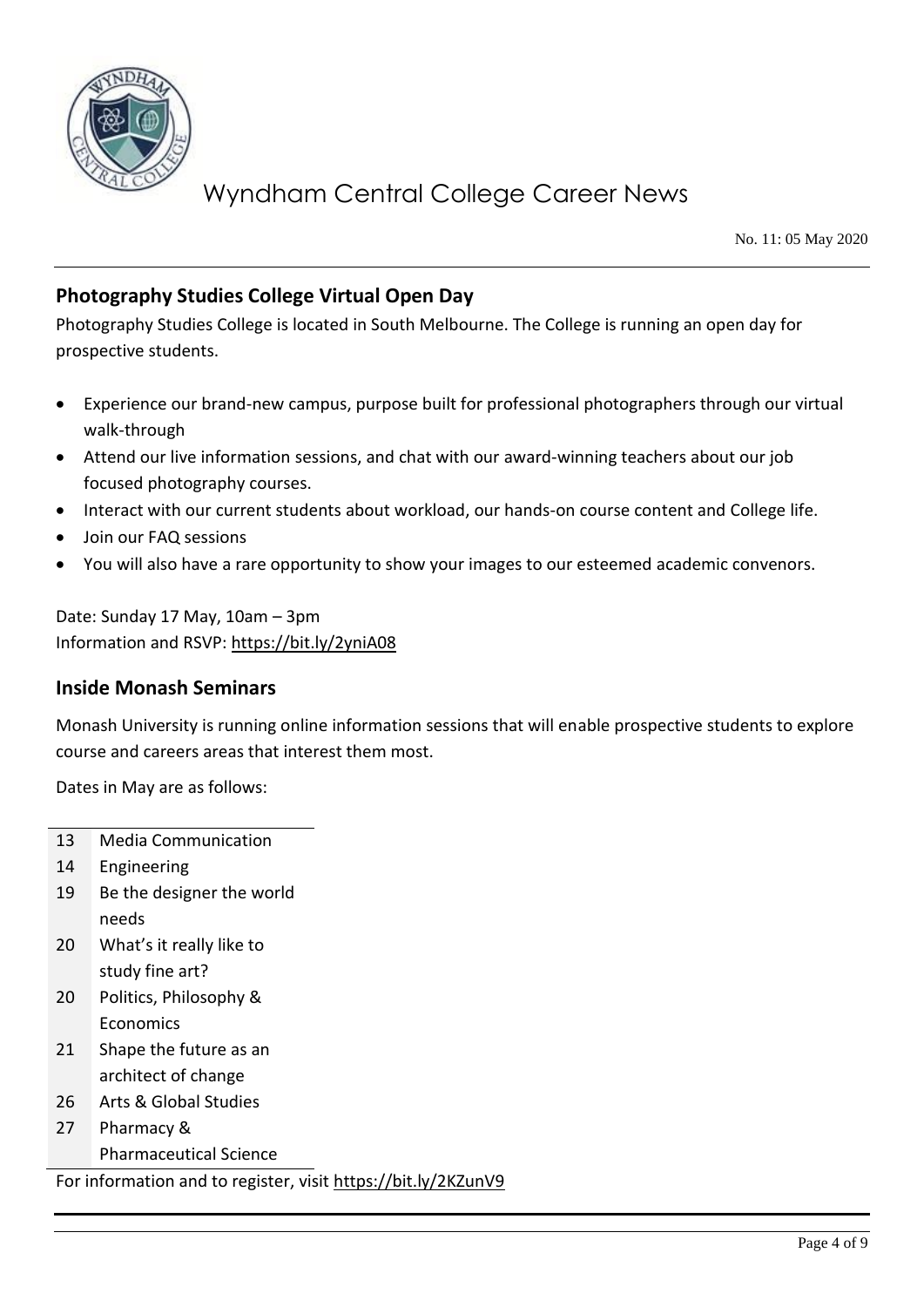

No. 11: 05 May 2020

## **Maths competition**

Mathematics and Statistics Research Competition 2020

The University of Melbourne School of Mathematics and Statistics is pleased to announce the launch of its new Research Competition.

Victorian students in Years 7 – 12 have the opportunity to showcase their creativity and problem solving abilities as they work through the mathematical project of their choice.

Applications are now open and you can enter the competition as an individual or as a team. For information and to register your place, visit<https://bit.ly/35CS4fx>

## **Explore your global university options**

**Are you interested in learning about universities from around the world? Crimson Education has developed a YouTube channel that profiles global universities. You can access the channel at<https://bit.ly/2qcWRiX>**

## **Careers in Sport**

My Career Match has developed an excellent 3-page guide to careers in sport. You can download the resource at this link - <https://bit.ly/2UwkqB8>

## **Commerce vs Economics**

Which study area would you be more suited to? The Australian School of Business, UNSW, has developed a video to help you decide. They have also developed a video focused on careers in economics. To download both, go to:<http://tinyurl.com/qb2zswp> and<http://tinyurl.com/njlehwg>

## **National Youth Science Forum (NYSF)**

Are you in Year 11 and have a passion for all things science? You should consider applying for the NYSF.

This is a two-week residential program where students are immersed in hands-on science activities, lab experiments, field trips and meet researchers who are leaders in their field.

The two-week program will be held during January 2021. Applications close 14 June and must be endorsed by your local Rotary club.

For more information and to apply, go to http://bit.ly/2tltZV9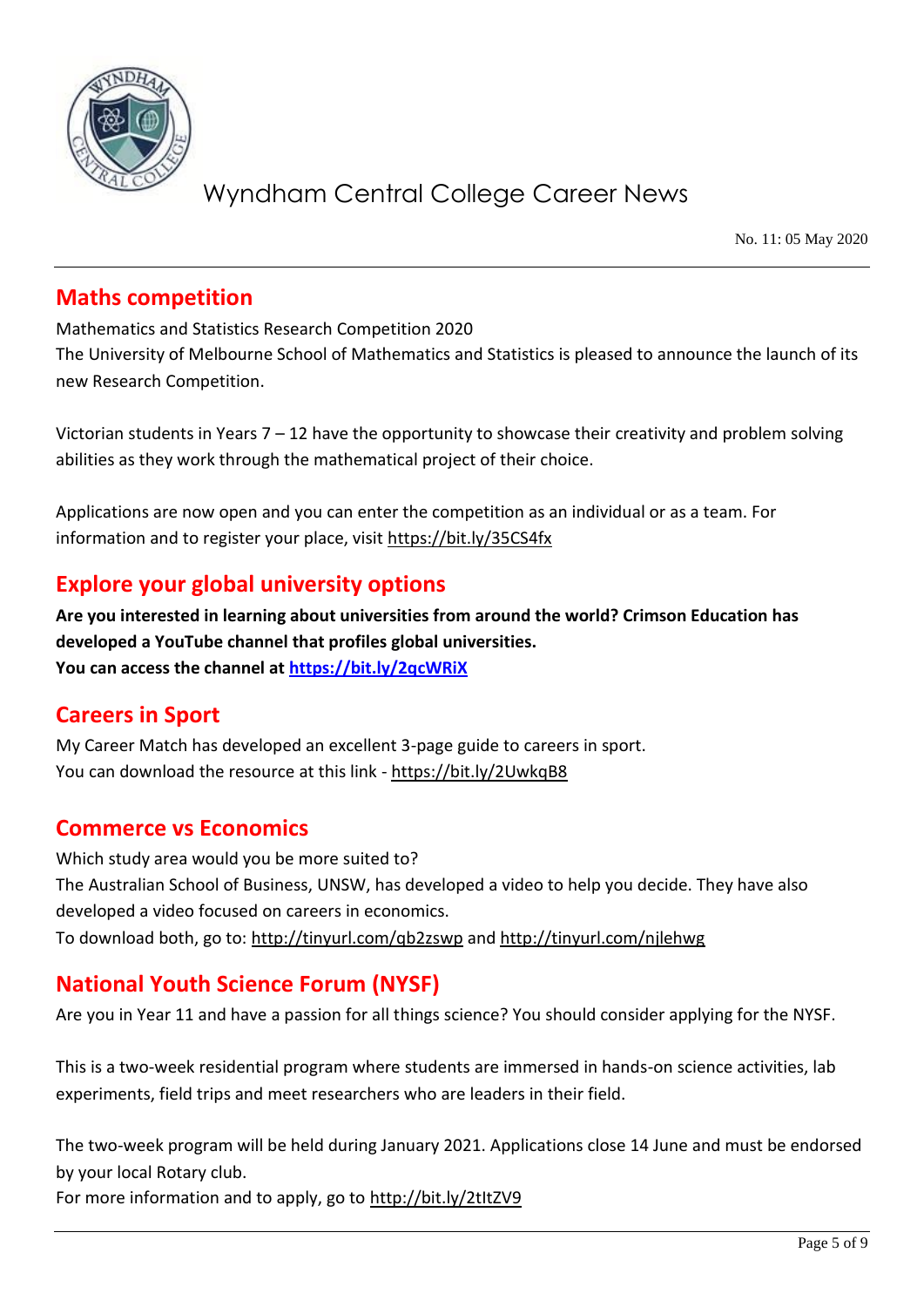

No. 11: 05 May 2020

## **Applying for Medicine, Dentistry or Oral Health?**

If you are in Year 12 and plan to apply for any of these health science courses to start in 2021, you may need to sit the UCAT ANZ (University Clinical Aptitude Test).

The UCAT ANZ is a two-hour, computer-based test which assesses a range of mental abilities identified by universities as important to practicing in the fields of medicine and dentistry.

It consists of five separately timed subtests which each contain a number of questions in a multiple-choice format.

You will sit the test in July 2020 and selected universities use your UCAT ANZ results as part of the selection process, in conjunction with your ATAR and HSC/VCE results, and in some cases an interview.

You will only have one chance to sit the UCAT ANZ this year. It's important to note that applications close on the 18<sup>th</sup> of May.

Please go to <https://www.ucat.edu.au/> for more information about the UCAT ANZ, to see if you have to sit the test, and to register for the test.

## **Future of Work Predictor**

Do you have an occupation goal? Want to know how this job may change over the next 10 years? University of New England (UNE) has developed a 'future of work predictor'.

Using the online software, simply search for the occupation you are interested in, choose the education level you are planning to attain (e.g., Bachelor degree), your post code or the post code of where you would like to work in the future and your email address.

UNE will provide you with information on how this job may change in terms of tasks, duties, qualifications, wages and employment growth. Visi[t https://bit.ly/2SxZpbc](https://bit.ly/2SxZpbc) and start searching!

### **Exciting STEM resources**

Fifteen (15 jobs) that don't exist…yet

What will a job search look like in 2050?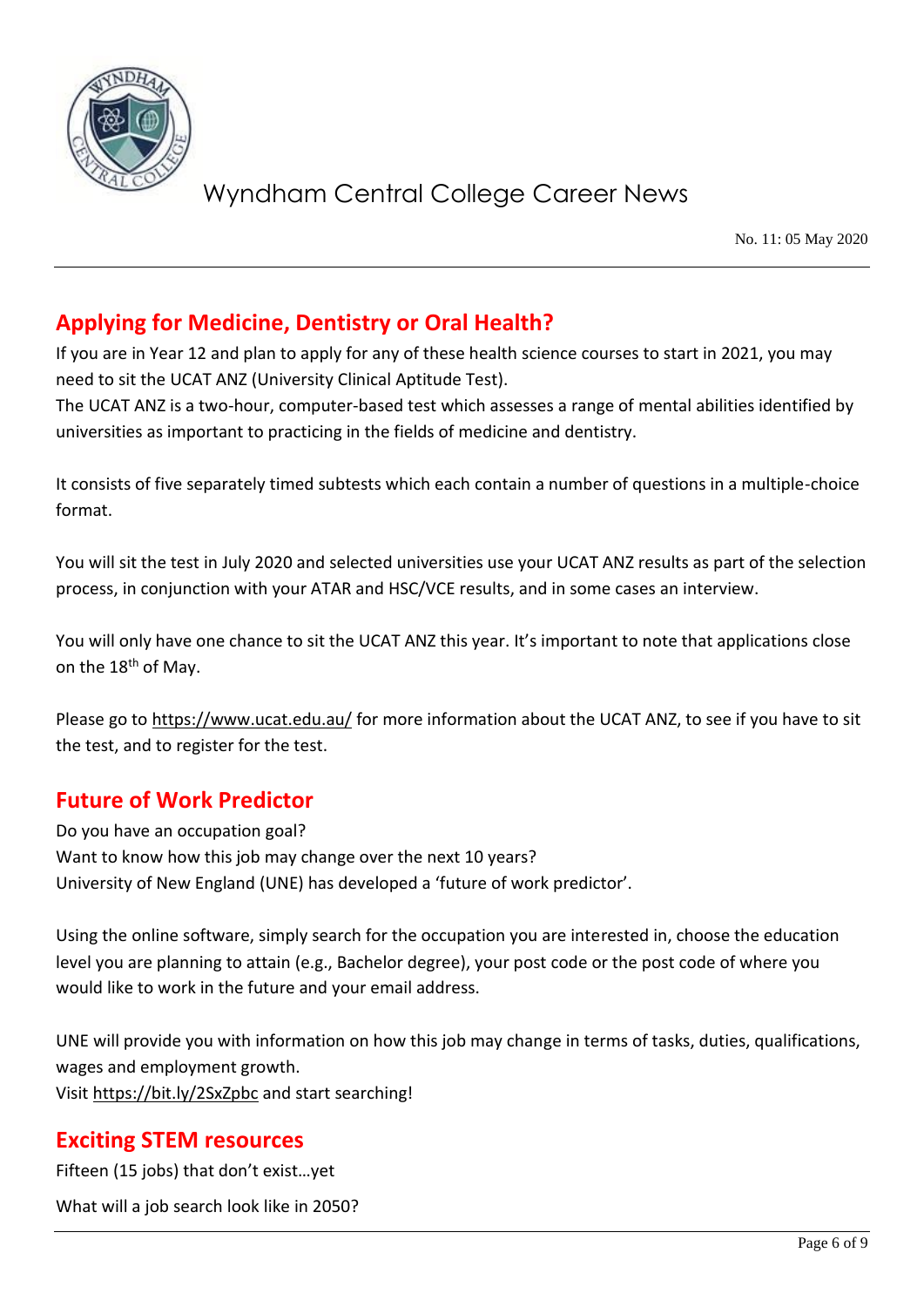

No. 11: 05 May 2020

No-one knows - but one popular estimate suggests 65% of primary school-aged kids will end up in vet-to[be-created careers.](https://reports.weforum.org/future-of-jobs-2016/chapter-1-the-future-of-jobs-and-skills/)

We're guessing packed with next-gen STEM gigs in cutting-edge fields like Augmented Reality (AR), data analytics, and Artificial Intelligence (AI)-based service roles.

Careers With STEM looked into their digital crystal balls and came up with 15 jobs they think you might find advertised in 30+ years. And yep, all of them require STEM skills!<https://bit.ly/3feuXfP>

7 paths to computer science careers

From horse paddocks to high-rise apartments, there are many ways to plug into coding. Meet the 7 people taking wildly different paths to a career in computer science, ending up in unexpected places, <https://bit.ly/35tVFws>

Register to participate in weekly STEM challenges

Australia National University is running online weekly STEM challenges for secondary school students. The next challenge will be released on Monday 11 May, so register today!<https://bit.ly/3b8jhHX>

### **Apply for University Courses**

The following universities are now accepting applications for the 2021 intake:

#### **University of New England**

Applications are now open for the direct early entry program. It is free to apply and applications will close Friday 25 September,<https://bit.ly/39H4iVo>

#### **Australia National University (ANU)**

Applications are now open for Year 12 students to apply for courses, scholarships, and accommodation at ANU. Applications will be based on Year 11 results.

For information on key dates and the admissions process, go to<https://bit.ly/2WVbyHn>

### **Apply for Early Entry Programs**

Year 12 students are now able to apply for several early entry and guaranteed entry university programs.

#### **Australian Catholic University**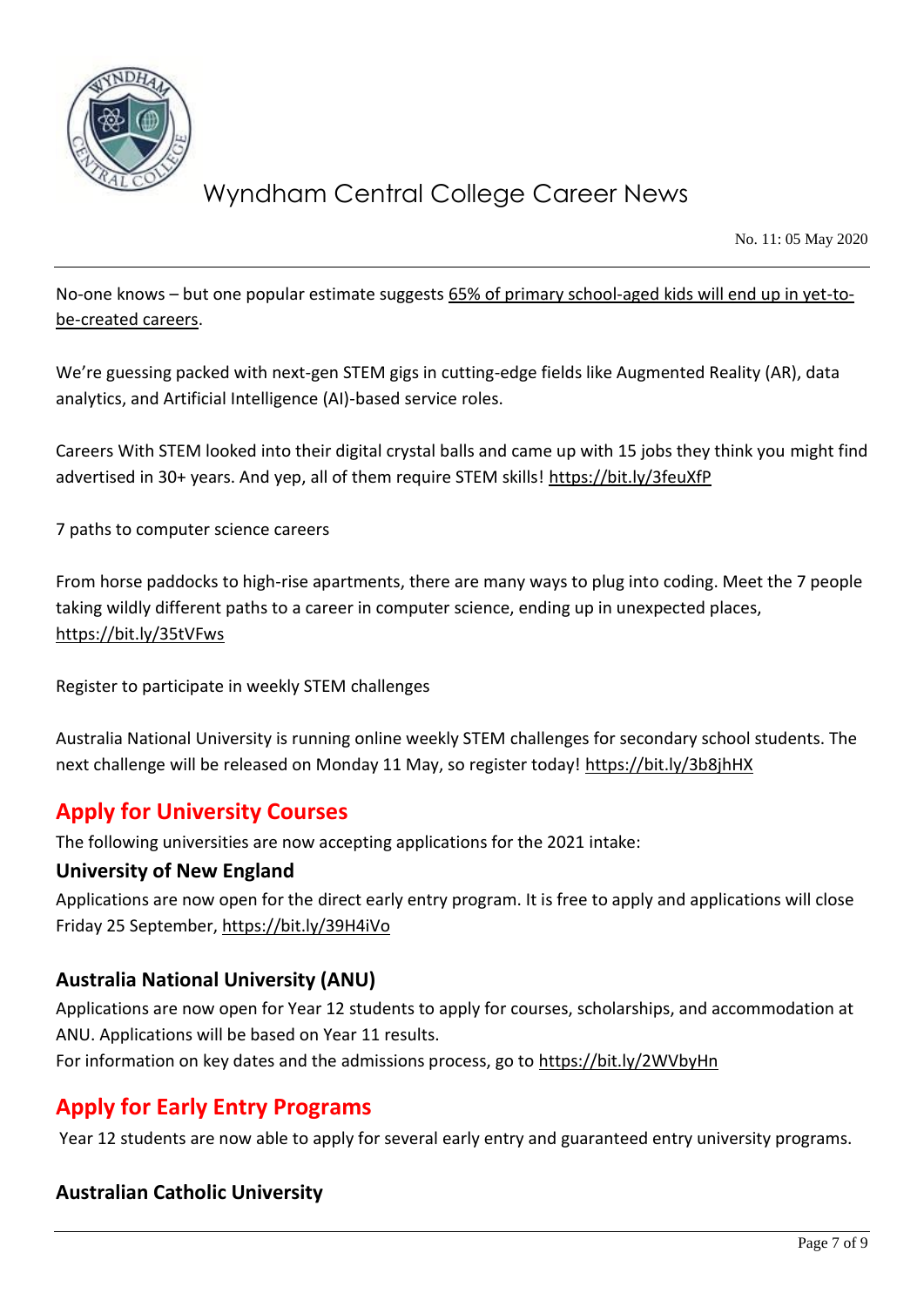

No. 11: 05 May 2020

Community Achievers Program: Applications open on Friday 1 May 2020 and successful students could receive a conditional university offer as early as September,<https://bit.ly/2KjeSqJ>

Passion for Business: applications are now open for this early entry program. For information on the scheme, eligibility criteria, and the courses available, visit<https://bit.ly/2xJTNmP>

Passion for Law: applications are now open for this early entry program. For information on the scheme, eligibility criteria, and the courses available, visit<https://bit.ly/3aKamwi>

#### **La Trobe University**

Aspire Early Admissions Program: Applications open on Friday 1 May 2020 and successful students could receive a conditional university offer as early as September,<http://bit.ly/2v9WOLN>

#### **Southern Cross University**

Transition to University: Applications are now open for this new guaranteed entry program. For information on this exciting new initiative, visit<https://bit.ly/3eyFmTb>

### **Dates for your diary**

The following events are running virtually

#### **May:**

5 – 28: Meet Melbourne Live, The University of Melbourne,<https://bit.ly/3b7Nrey>

7, 8: Virtual Careers Expo,<https://bit.ly/2VE4uzk>

10: JMC Academy – filmmaking competition, applications close,<https://bit.ly/3b8u2eN>

12: Careers in Medicine Information Session, UNSW Rural Clinical School, RSVP by 5<sup>th</sup> of May, [a.comb@unsw.edu.au](mailto:a.comb@unsw.edu.au)

13 – 27: Inside Monash Seminars, Monash University,<https://bit.ly/2KZunV9>

16: Open Day, Collarts,<https://bit.ly/2JJ0XtH>